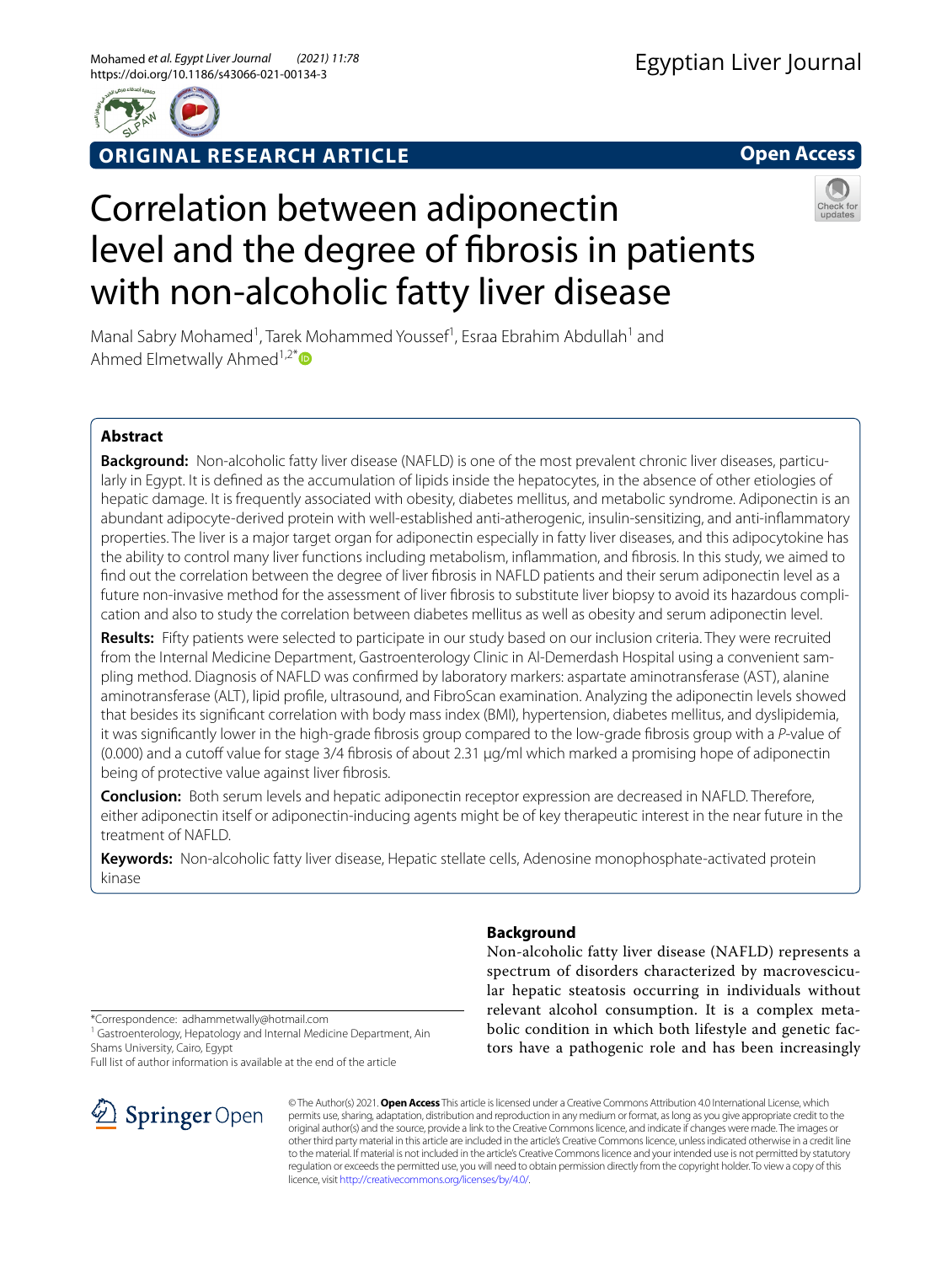recognized as a major cause of liver-related morbidity and mortality [[29\]](#page-9-0).

Moreover, NAFLD has been convincingly associated with the metabolic insulin resistance syndrome; most patients are overweight or frankly obese, with altered glucose regulation, dyslipidemia, and raised blood pressure, all contributing to the disorder [[22](#page-9-1)].

Insulin resistance, through the inhibition of lipid oxidation and increased fatty acid and triglycerides synthesis, is believed to be a key factor in the development of fatty liver. Moreover, insulin resistance states, such as obesity and diabetes, are also characterized by elevated expression and production of several cytokines; of particular interest are cytokines produced by adipose tissue, the so-called adipokines (adiponectin, leptin, resistin), nuclear factor  $\alpha$  (NFα), transforming growth factor β (TGFβ), and plasminogen activator inhibitor-1 (PAI-1). Their role in the development of diabetes and other obesity complication has been suggested [\[35](#page-9-2)].

Adiponectin, a 28-kDa protein adipocytokine, is mainly produced and secreted into the circulation by white adipose tissue. The primary function of adiponectin is the regulation of carbohydrate and lipid metabolism. However, the full extent of its biological action remains to be elucidated, with a variety of efects on diferent cell and tissue types, including its immunemodulatory, anti-infammatory, and anti-fbrotic properties [[32\]](#page-9-3).

Regarding its protective efects, adiponectin regulates hepatic stellate cell (HSC) proliferation, as well as migration, and induces their apoptosis through the activation of adenosine monophosphate-activated protein kinase (AMPK). Moreover, adiponectin can attenuate HSC activation and suppress the expression of pro-fbrogenic genes, including collagen I, TGF-β1, and alpha-smooth muscle actin ( $\alpha$ -SMA), leading to the inhibition of liver fbrogenesis. With such potent efects on HSCs against liver fbrosis, adiponectin may be developed as a novel therapeutic agent in liver fbrosis. As it can be detected in the circulation and exerts its efects on various cells, it may have prognostic and diagnostic values for several human diseases. Interestingly, hypo-adiponectinemia has been documented as highly prevalent in patients with NAFLD and liver fbrosis, thereby establishing the possible infuence of adiponectin levels in the development and progression of liver fbrosis [\[34](#page-9-4)].

Nevertheless, the underlying mechanisms of the association between adiponectin and liver fbrosis have yet to be completely elucidated. Therefore, the purpose of this study is to fnd the correlation between adiponectin and the degree of liver fbrosis in patients with NAFLD as a future substitution for liver biopsy to avoid its hazardous complications and also to study the correlation between diabetes mellitus as well as obesity and serum adiponectin level.

#### **Methods**

This was a cross-sectional study conducted on 50 Egyptian patients with a diagnosis of NAFLD recruited from Ain Shams University, Internal Medicine Department, Gastroenterology Clinic, between January 2019 and February 2020 using a convenient sampling method. An informed written consent was obtained from all patients before inclusion in this study. The study was approved by the Ethical Review Board of our institution. The study protocol conforms to the ethical guidelines of the Declaration of Helsinki as refected in a priori approval by the institution's human research committee.

Diagnosis of NAFLD was confrmed by the evidence of hepatic steatosis on imaging, abnormal liver enzymes  $(ALT > 52$  IU/l,  $AST > 39$  IU/l), and elevated lipid profile in the absence of secondary causes of hepatic fat accumulation such as signifcant alcohol consumption or longterm use of steatogenic medications.

#### **Exclusion criteria**

The exclusion criteria were patients with other diagnosed chronic liver diseases: chronic viral hepatitis, metabolic and genetic disorders as hemochromatosis and Wilson disease, autoimmune hepatitis, drug-induced liver disease, alcoholic liver disease due to signifcant alcohol consumption, and celiac disease.

All patients were subjected to the following: thorough history taking and full clinical examination. Investigations included complete blood count (CBC), alanine aminotransferase (ALT), aspartate aminotransferase (AST), serum total and direct bilirubin, serum albumin, international normalization ratio (INR), hepatitis B surface antigen (HbsAg), hepatitis C virus antibody (HCV Ab), fasting blood sugar, and glycosylated hemoglobin (HbA1C), in addition to lipid profle which included triglyceride, total cholesterol, high-density lipoprotein (HDL), and low-density lipoprotein (LDL). Abdominal ultrasound was done for the diagnosis of steatosis and steatohepatitis. The criteria for the diagnosis of steatohepatitis include presence of>5% macrovesicular steatosis, infammation, and liver cell ballooning. Assessment of liver fbrosis was done by transient elastography (FibroScan) (Table [1](#page-2-0)).

In the assessment of plasma adiponectin level using the Human Adiponectin ELISA Kit (Chongqing Biospes Com, Ltd.), the following was performed after collecting blood samples from our participants: Plasma samples were isolated from patients soon after the collection then stored at  $-20^\circ$  for further processing. EDTA was used as the anticoagulant. The sample was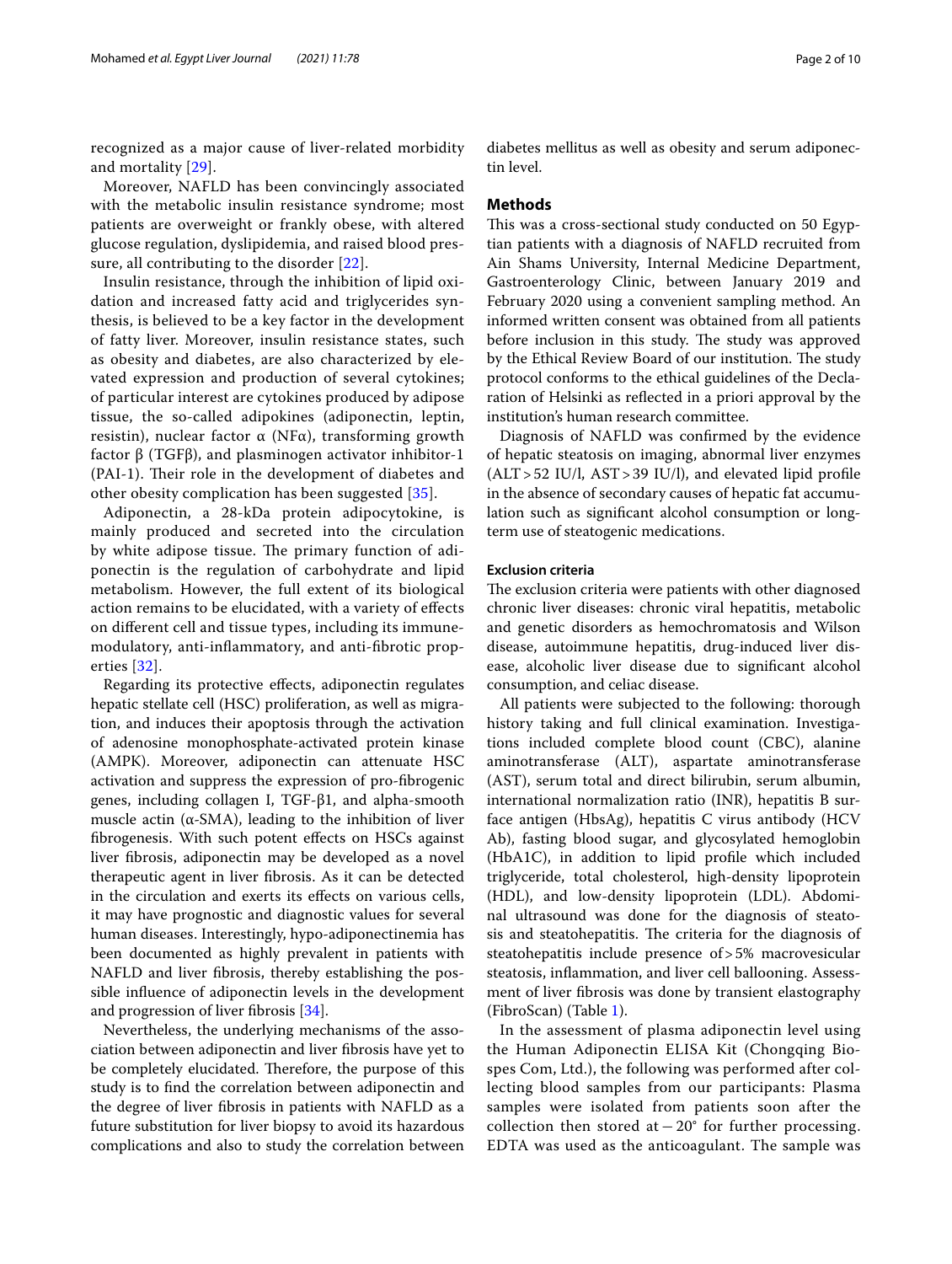then diluted using the provided diluent buffer. A concentrated wash buffer was diluted using distilled water. A standard solution for lyophilized human adiponectin was prepared by adding the sample to the standard diluent buffer. The biotin-conjugated anti-human adiponectin antibody was prepared by dilution with antibody diluent buffer. The avidin–biotin-peroxidase was prepared by dilution with ABC diluent buffer. All the previously prepared kit components are added to the wells at the provided order and timings mentioned in the kit manual. Then, the readings are calculated with a specific equation, and curves are plotted using standard readings and readings of the samples at different wells. The human adiponecin concentration of the samples was interpolated from the standard curve.

## **Data collection and analysis**

All the previous data were collected in a spreadsheet using Microsoft Excel 2013 for each individual patient including age, sex, height, weight, BMI, SBP, DBP, CBC, fasting and 2-h post-prandial (2hPP) blood sugar, HbA1C, AST, ALT, total and direct bilirubin, serum albumin, INR, lipid profle, serum adiponectin level, and FibroScan results.

Patients were categorized according to the previous data into diabetic/non-diabetic, overweight/obese, and low-grade/high-grade fbrosis.

For each of these groups, correlations were made between the dependent variable (diabetes, BMI, grade of fibrosis) and all other obtained clinical data. Serum adiponectin level was reported in all patients and correlated as a dependent variable with all other clinical data including FibroScan results. For data analysis, the SPSS software was used. All numerical data were represented as means and standard deviations. All categorical data were represented as percentages. Regression analysis was performed to assess the correlation between different variables where *P*-value < 0.05 indicated significant correlation. Diagnostic accuracy tests were also performed to assess the use of adiponectin as an indicator for fibrosis, diabetes, and obesity. Sensitivity, specificity, positive predictive value (PPV), negative predictive value (NPV), and receiver operating characteristic (ROC) analysis were performed for that matter.

<span id="page-2-0"></span>**Table 1** Grading of fbrosis in NAFLD patients according to FibroScan measurements

|              | $F0-F1$   | F2.        | F3        | F4               |
|--------------|-----------|------------|-----------|------------------|
| <b>NAFLD</b> | $2-7$ kPa | 7.5-10 kPa | 10-14 kPa | 14 kPa or higher |

## **Results**

This study included 50 patients with a diagnosis of NAFLD recruited from Ain Shams University, Internal Medicine Department, Gastroenterology Clinic. Among the 50 patients, 28 patients were overweight (BMI over  $25 \text{ kg/m}^2$ ) and 22 patients were obese (BMI over 30 kg/ m<sup>2</sup>) The patients' demographic characteristics, anthropometric measures, and laboratory investigations are summarized in Table [2](#page-3-0).

All those previously listed demographic, clinical data, and laboratory investigations were further correlated to the level of serum adiponectin and degree of liver fbrosis measured by FfbroScan.

Table [3](#page-3-1) shows the mean adiponectin level was  $4.08 \pm 1.32$   $\mu$ g/ml in the studied group. Ten patients (20%) showed high-grade fbrosis using FibroScan score (F3 and F4), while the majority of the patients (80%) showed low-grade fbrosis (F0, F1, and F2).

A signifcant correlation was found between obesity and DM with a *P*-value of 0.014. No signifcant correlation was found between obesity and HTN according to the collected data (Tables  $4$  and  $5$ ).

A highly signifcant correlation was found between BMI and diabetes mellitus (DM) as expected where higher BMI values were reported among diabetic patients compared to the non-diabetic group  $(30.56 \pm 2.6 \text{ vs }$  $28.6 \pm 1.81$ , respectively) with a *P*-value of 0.005 as shown in Table [6.](#page-4-2)

The exact distribution of grades F0-F4 is demonstrated in Table [7](#page-4-3) which shows that all non-diabetic patients had low-grade fbrosis (F0, F1, and F2), while about 34.5% of diabetic patients scored high-grade fbrosis (F3–F4) establishing a highly signifcant positive correlation between diabetes and high-grade fbrosis with a *P*-value of 0.000.

Table [8](#page-5-0) shows a highly signifcant correlation between the grade of liver fbrosis and BMI and diabetes. A signifcant correlation was found between hypertension and the grade of fbrosis by FibroScan.

Table [9](#page-5-1) shows a highly signifcant positive correlation between adiponectin level and platelet, albumin, and high-density lipoprotein (HDL); a highly signifcant negative correlation with BMI, HbA1C, total cholesterol, triglyceride (TG), and low-density lipoprotein (LDL); a signifcant negative correlation with SBP; and a non-signifcant negative correlation with DBP.

Table [10](#page-5-2) shows the exact distribution of adiponectin levels among patients with diferent grades of fbrosis demonstrating a statistically signifcant negative correlation between adiponectin level and grade of liver fbrosis measured by FibroScan.

A cutoff value of 2.31 was determinant between lowgrade and high-grade fbrosis, meaning that all our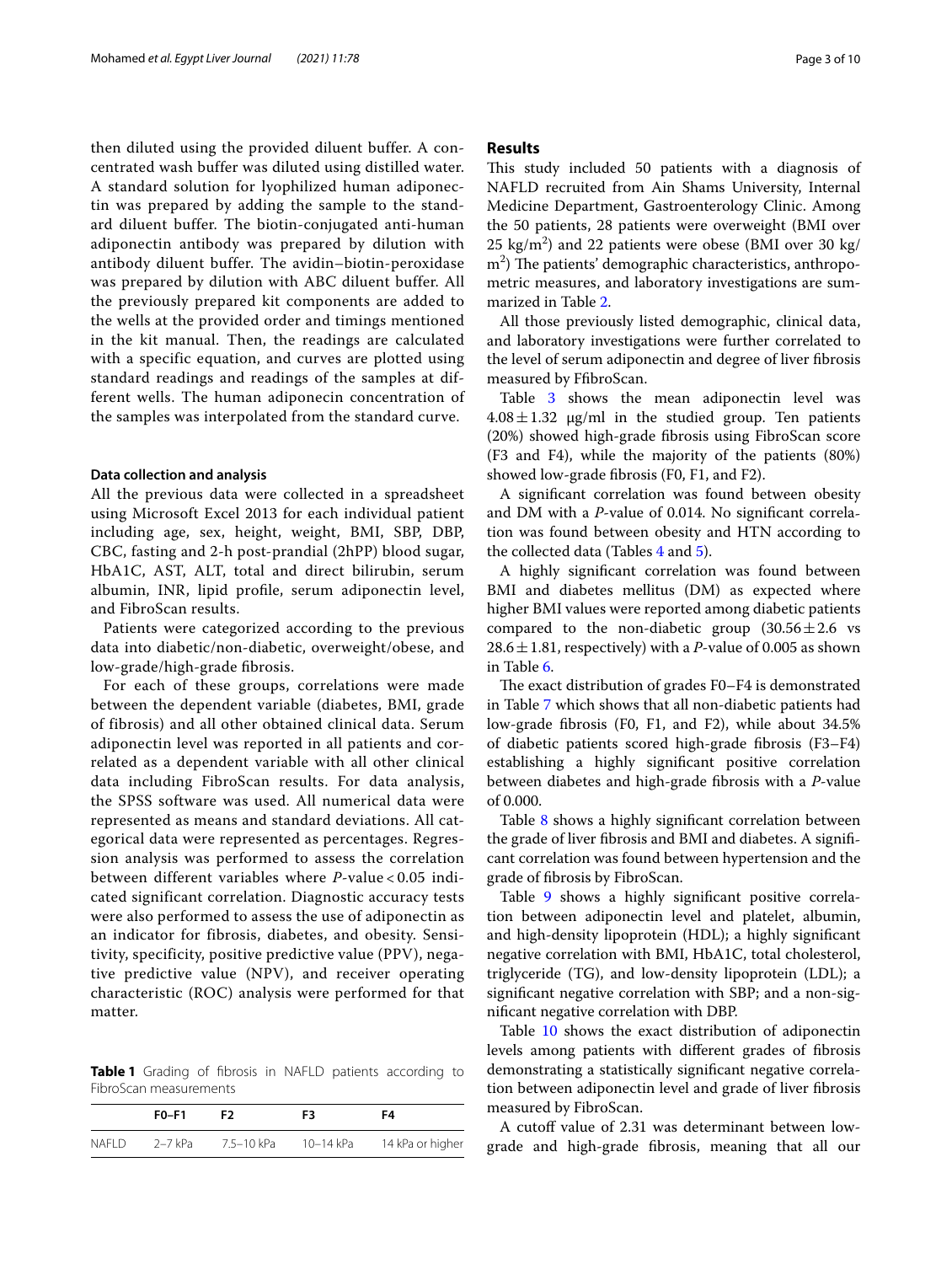|                           |                | Total no. $=$ 50   |
|---------------------------|----------------|--------------------|
| Sex                       | Females        | 17 (34.0%)         |
|                           | Males          | 33 (66.0%)         |
| Age (years)               | Mean $\pm$ SD  | $46.3 \pm 6.3$     |
|                           | Range          | $25 - 56$          |
| Weight (kg)               | $Mean \pm SD$  | 84.49±7.83         |
|                           | Range          | $72 - 111$         |
| Height (cm)               | $Mean + SD$    | $168.12 \pm 3.88$  |
|                           | Range          | $160 - 178$        |
| WC (cm)                   | Mean $\pm$ SD  | $95.19 \pm 8.27$   |
|                           | Range          | $82 - 115$         |
| BMI ( $\text{kg/m}^2$ )   | Mean $\pm$ SD  | $29.74 \pm 2.48$   |
|                           | Range          | $26 - 38.4$        |
| Obesity                   | Overweight     | 28 (56.0%)         |
|                           | Obese          | 22 (44.0%)         |
| SBP (mmHg)                | Mean $\pm$ SD  | $136.8 \pm 16.34$  |
|                           | Range          | $100 - 170$        |
| DBP (mmHg)                | $Mean + SD$    | $83.4 \pm 10.32$   |
|                           | Range          | $60 - 100$         |
| <b>HTN</b>                | N <sub>o</sub> | 32 (64.0%)         |
|                           | Yes            | 18 (36.0%)         |
| HbA1C (%)                 | Mean $\pm$ SD  | $6.9 \pm 2.08$     |
|                           | Range          | $4 - 12$           |
| <b>Diabetes</b>           | Non-diabetic   | 21 (42.0%)         |
|                           | Diabetic       | 29 (58.00%)        |
| FBS (mg/dl)               | Mean + SD      | $159.08 + 61.98$   |
|                           | Range          | $80 - 261$         |
| 2hPP (mg/dl)              | Mean + SD      | $228.5 + 95.83$    |
|                           | Range          | 100-392            |
| HB (q/dl)                 | Mean $\pm$ SD  | $11.6 \pm 1.61$    |
|                           | Range          | $5.1 - 14.01$      |
| TLC $(x 109/l)$           | Mean $\pm$ SD  | $7.73 \pm 1.87$    |
|                           | Range          | $4.2 - 11.6$       |
| PLT (x 109/l)             | Mean $\pm$ SD  | 228.84 ± 33.64     |
|                           | Range          | 169-290            |
| AST (IU/I)                | $Mean \pm SD$  | $25.9 \pm 5.53$    |
|                           | Range          | 19-38              |
| ALT (IU/I)                | Mean $\pm$ SD  | $29.08 \pm 8.2$    |
|                           | Range          | 13-49              |
| T. BIL (mg/dl)            | Mean $\pm$ SD  | $1.03 \pm 0.09$    |
|                           | Range          | $0.8 - 1.27$       |
| D. BIL (mg/dl)            | $Mean \pm SD$  | $0.13 \pm 0.09$    |
|                           | Range          | $0.01 - 0.3$       |
| Albumin (q/l)             | Mean $\pm$ SD  | 4.37±0.31          |
|                           | Range          | $3.8 - 4.9$        |
| INR                       | Mean $\pm$ SD  | $1.04 \pm 0.07$    |
|                           | Range          | $0.9 - 1.2$        |
| Total cholesterol (mg/dl) | Mean $\pm$ SD  | $226.86 \pm 33.72$ |
|                           | Range          |                    |

<span id="page-3-0"></span>**Table 2** Demographic characteristics, anthropometric measures, and laboratory investigations of the studied cases

## **Table 2** (continued)

|             |               | Total no. $=$ 50   |
|-------------|---------------|--------------------|
| TG (mg/dl)  | $Mean \pm SD$ | $202.94 \pm 63.91$ |
|             | Range         | $120 - 342$        |
| LDL (mg/dl) | $Mean \pm SD$ | $137.56 + 33.42$   |
|             | Range         | $45 - 190$         |
| HDL (mg/dl) | $Mean \pm SD$ | $47.89 + 15.62$    |
|             | Range         | 19-86              |

<span id="page-3-1"></span>**Table 3** Adiponectin level and degree of fbrosis according to FibroScan in all studies cases

|                     |                | Total no. $=$ 50 |
|---------------------|----------------|------------------|
| Adiponectin (µg/ml) | $Mean + SD$    | $4.08 + 1.32$    |
|                     | Range          | $1.4 - 6$        |
| FibroScan           | $F() - 1$      | 31 (62.0%)       |
|                     | F <sub>2</sub> | $9(18.0\%)$      |
|                     | F <sub>3</sub> | $6(12.0\%)$      |
|                     | F4             | $4(8.0\%)$       |
| FibroScan           | Low grade      | 40 (80.0%)       |
|                     | High grade     | 10 (20.0%)       |

high-grade fbrosis patients had adiponectin level equal to or below this value, while it was higher in all our lowgrade fbrosis patients with a sensitivity and specifcity of 100% (Table [11](#page-6-0), Fig. [1\)](#page-6-1).

# **Discussion**

In 2018, it is estimated that about 25% of the world population has NAFLD. Several studies have investigated the progression of NAFLD and its subtypes. Although most studies have concluded that non-alcoholic steatohepatitis (NASH) is the progressive form of NAFLD, recent data indicates that a small subset of NAFLD, those with no histologic features of NASH, can progress into advanced liver disease [[31\]](#page-9-5).

Adiponectin is the most abundant peptide secreted by adipocytes as well as other cell types including skeletal, cardiac, and endothelial cells. It can protect the liver from injury by enhancing fatty acid β-oxidation, thus reducing hepatic triacylglycerol content and hepatic insulin resistance. Adiponectin has an anti-infammatory role by inhibiting the production of pro-infammatory cytokines such as interleukin-6 (IL-6) and tumor necrosis factor-a (TNF-a) in macrophages and/or reduces their phagocytic capacity. This may be a paramount feature in reversing metabolic dysfunction. Adiponectin potentially has a protective role in insulin resistance (IR) and pathophysiologic procedure of type 2 diabetes mellitus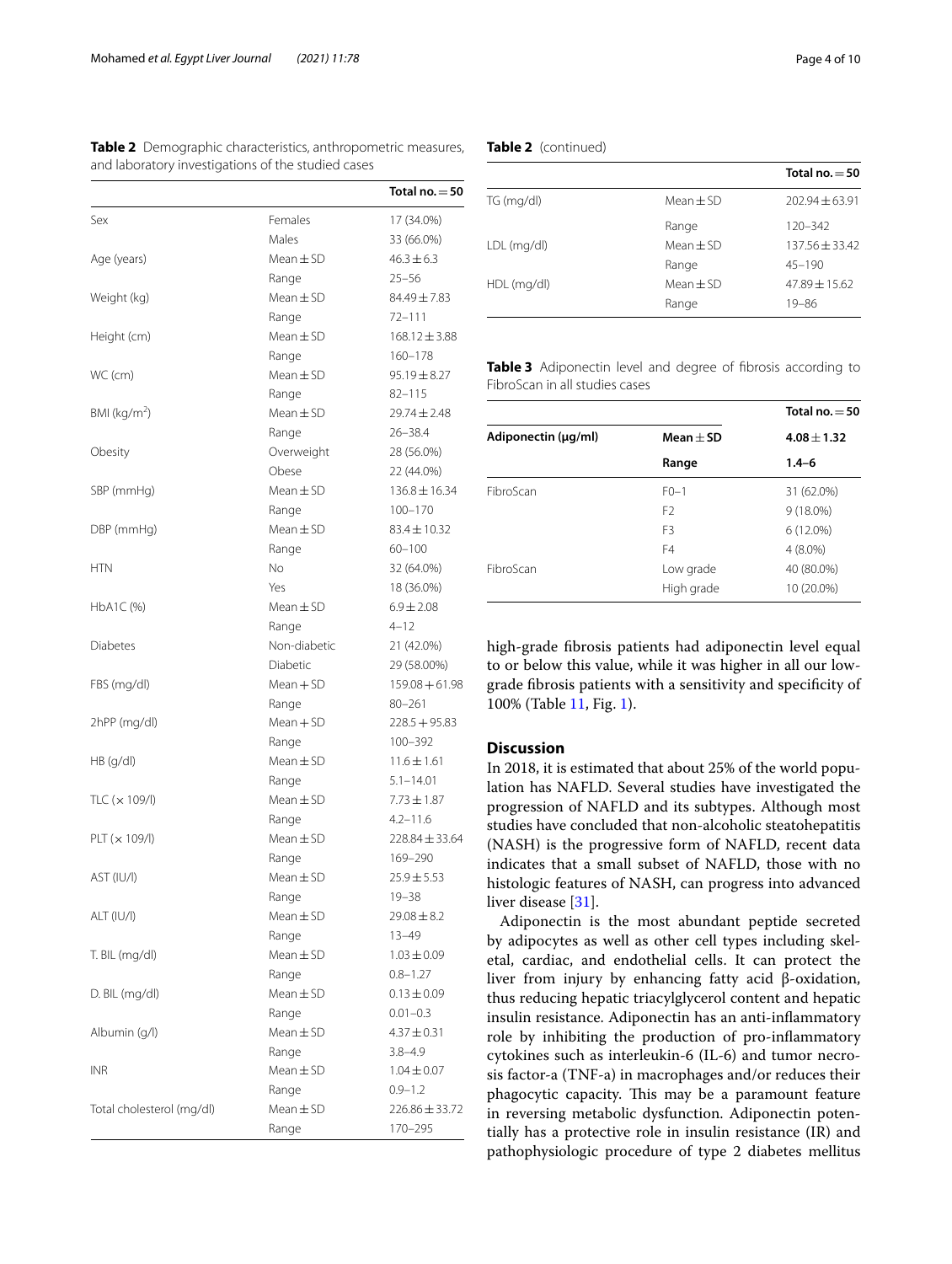# <span id="page-4-0"></span>**Table 4** Comparison between overweight and obese regarding diabetic status and HTN

|                    |                 | Overweight       | <b>Obese</b>     | <b>Test value</b>    | P-value | Sig       |
|--------------------|-----------------|------------------|------------------|----------------------|---------|-----------|
|                    |                 | $No.=28$         | $No.=22$         |                      |         |           |
| BMI ( $kg/m2$ )    | Mean $\pm$ SD   | $27.95 \pm 1.01$ | $32.01 \pm 1.85$ | $-9.920^{b}$         | 0.000   | <b>HS</b> |
|                    | Range           | $26 - 30$        | $30.1 - 38.4$    |                      |         |           |
| <b>Diabetes</b>    | Non-diabetic    | 16 (57.1%)       | 5(22.7%)         | 5.990 <sup>a</sup>   | 0.014   |           |
|                    | <b>Diabetic</b> | 12 (42.9%)       | 17 (77.3%)       |                      |         |           |
| Hypertension (HTN) | <b>No</b>       | 20 (71.4%)       | 12 (54.5%)       | $1.524$ <sup>a</sup> | 0.217   | <b>NS</b> |
|                    | Yes             | 8 (28.6%)        | 10 (45.5%)       |                      |         |           |

*P*-value>0.05, non-signifcant; *P*-value<0.05, signifcant; *P*-value<0.01, highly signifcant

<sup>a</sup> Chi-square test

b Independent *t*-test

# <span id="page-4-1"></span>**Table 5** Comparison between overweight and obese cases regarding the degree of liver fibrosis by FibroScan

|           |                | Overweight | Obese       | <b>Test value</b> | P-value | Sig       |
|-----------|----------------|------------|-------------|-------------------|---------|-----------|
|           |                | $No.=28$   | $No.=22$    |                   |         |           |
| FibroScan | $FO-1$         | 22 (78.6%) | $9(40.9\%)$ | $16.614^a$        | 0.002   | <b>HS</b> |
|           | F <sub>2</sub> | 4(14.3%)   | 5(22.7%)    |                   |         |           |
|           | F <sub>3</sub> | $2(7.1\%)$ | 4 (18.2%)   |                   |         |           |
|           | F4             | $0(0.0\%)$ | $4(18.2\%)$ |                   |         |           |

FibroScan grading for our participants, the exact distribution of grades F0–F4 among both groups

*P*-value>0.05, non-signifcant; *P*-value<0.05, signifcant; *P*-value<0.01, highly signifcant

<sup>a</sup> Chi-square test

# <span id="page-4-2"></span>**Table 6** Comparison between diabetic and non-diabetic patients regarding obesity and BMI

|                 |               | Non-diabetic    | <b>Diabetic</b> | <b>Test value</b>  | P-value | Sig       |
|-----------------|---------------|-----------------|-----------------|--------------------|---------|-----------|
|                 |               | $No.=21$        | $No.=29$        |                    |         |           |
| BMI ( $kg/m2$ ) | Mean $\pm$ SD | $28.6 \pm 1.81$ | $30.56 \pm 2.6$ | $-2.976^{b}$       | 0.005   | <b>HS</b> |
|                 | Range         | $26.1 - 33.1$   | $26 - 38.4$     |                    |         |           |
| Obesity         | Overweight    | 16 (76.2%)      | 12 (41.4%)      | $5.990^{\text{a}}$ | 0.014   |           |
|                 | Obese         | $5(23.8\%)$     | 17 (58.6%)      |                    |         |           |

*P*-value>0.05, non-signifcant; *P*-value<0.05, signifcant; *P*-value<0.01, highly signifcant

<sup>a</sup> Chi-square test

b Independent *t*-test

<span id="page-4-3"></span>**Table 7** Comparison between diabetic and non-diabetic patients regarding the degree of liver fibrosis by FibroScan

|           |                | Non-diabetic | <b>Diabetic</b> | <b>Test value</b> | P-value | Sig       |
|-----------|----------------|--------------|-----------------|-------------------|---------|-----------|
|           |                | $No.=21$     | $No.=29$        |                   |         |           |
| FibroScan | $F0-1$         | 19 (90.5%)   | 12 (41.4%)      | $22.747^a$        | 0.000   | <b>HS</b> |
|           | F <sub>2</sub> | 2(9.5%)      | 7(24.1%)        |                   |         |           |
|           | F3             | $0(0.0\%)$   | 6(20.7%)        |                   |         |           |
|           | F4             | $0(0.0\%)$   | 4 (13.8%)       |                   |         |           |

*P*-value>0.05, non-signifcant; *P*-value<0.05, signifcant; *P*-value<0.01, highly signifcant

<sup>a</sup> Chi-square test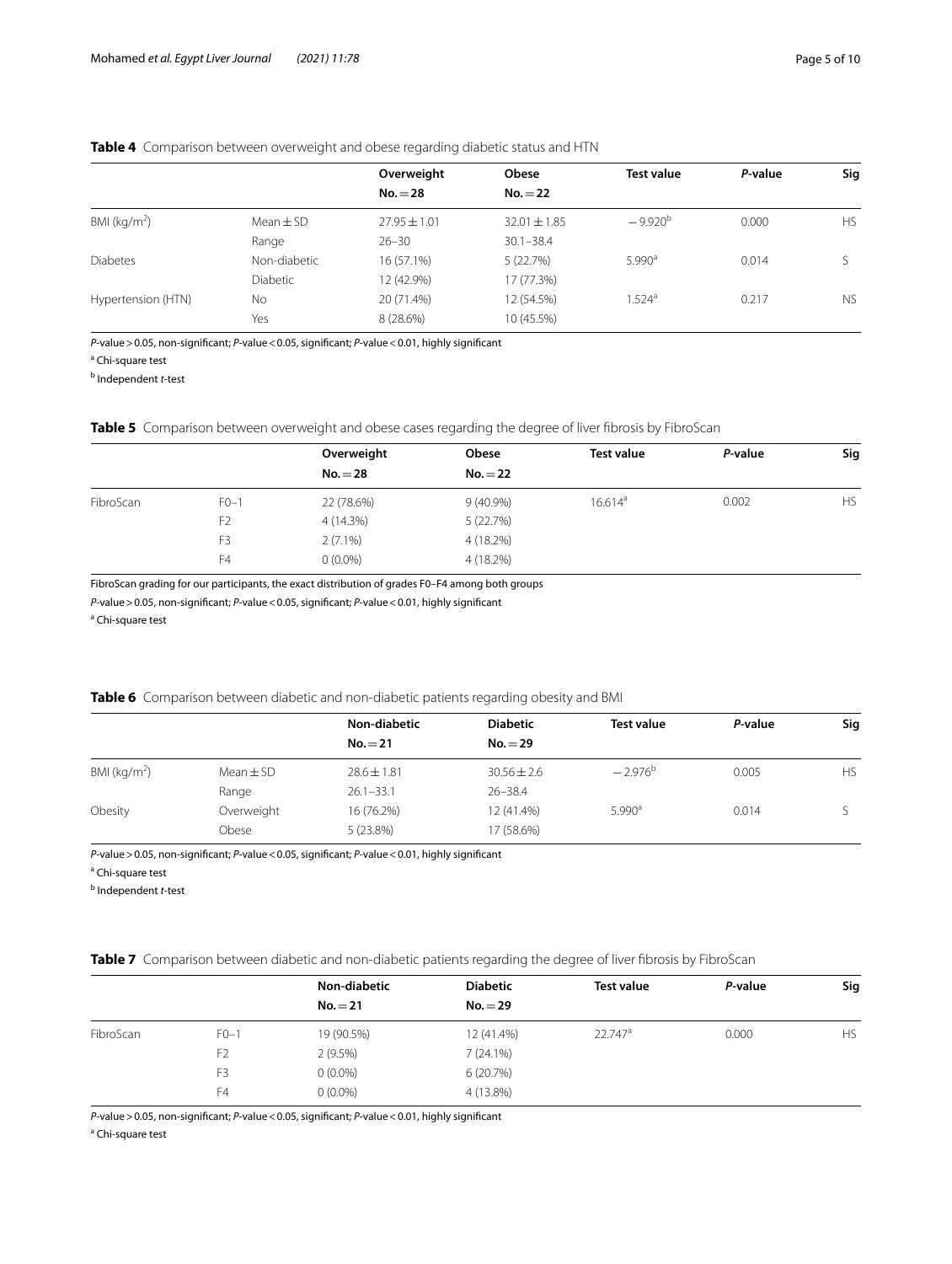<span id="page-5-0"></span>

|  |  |  | Table 8 Comparison between low-grade and high-grade fibrosis regarding demographic, clinical, and laboratory data |  |
|--|--|--|-------------------------------------------------------------------------------------------------------------------|--|
|  |  |  |                                                                                                                   |  |

|                 | Low grade        | High grade     | <b>Test value</b>    | P-value | Sig       |
|-----------------|------------------|----------------|----------------------|---------|-----------|
|                 | $No.=40$         | $No.=10$       |                      |         |           |
| Mean $\pm$ SD   | $29.11 \pm 1.87$ | $32.27 + 3.07$ | $-4.176$             | 0.000   | <b>HS</b> |
| Range           | $26 - 33.1$      | $27.2 - 38.4$  |                      |         |           |
| Overweight      | 26 (65.0%)       | $2(20.0\%)$    | 6.575                | 0.010   |           |
| Obese           | 14 (35.0%)       | 8 (80.0%)      |                      |         |           |
| Non-diabetic    | 21 (52.5%)       | $0(0.0\%)$     | $9.052$ <sup>a</sup> | 0.003   | <b>HS</b> |
| <b>Diabetic</b> | 19 (47.5%)       | 10 (100.0%)    |                      |         |           |
| No.             | 29 (72.5%)       | $3(30.0\%)$    | 6.272                | 0.012   |           |
| Yes             | 11 (27.5%)       | 7 (70.0%)      |                      |         |           |
|                 |                  |                |                      |         |           |

*P*-value>0.05, non-signifcant; *P*-value<0.05, signifcant; *P*-value<0.01, highly signifcant

<sup>a</sup> Chi-square test

<span id="page-5-1"></span>

|  | <b>Table 9</b> Correlation between adiponectin and clinical features |  |  |
|--|----------------------------------------------------------------------|--|--|
|  | and laboratory investigations of the studied group                   |  |  |

|                           | Adiponectin |         |  |
|---------------------------|-------------|---------|--|
|                           | R           | P-value |  |
| BMI ( $kg/m2$ )           | $-0.579**$  | 0.000   |  |
| SBP (mmHg)                | $-0.411**$  | 0.003   |  |
| DBP (mmHg)                | $-0.322*$   | 0.023   |  |
| HbA1C (%)                 | $-0.768**$  | 0.000   |  |
| Platelets $(x 109/l)$     | $0.833**$   | 0.000   |  |
| Albumin (g/l)             | $0.556**$   | 0.000   |  |
| Total cholesterol (mg/dl) | $-0.625**$  | 0.000   |  |
| TG (mg/dl)                | $-0.645**$  | 0.000   |  |
| LDL (mg/dl)               | $-0.653**$  | 0.000   |  |
| HDL (mg/dl)               | $0.601**$   | 0.000   |  |

*P*-value>0.05, non-signifcant; *P*-value<0.05, signifcant; *P*-value<0.01, highly significant

Spearman correlation coefficient

(T2DM). Reduction in adiponectin level plays a central role in obesity-related diseases, including IR/T2DM and cardiovascular disease [\[33](#page-9-6)].

In this study, a highly signifcant correlation was found between adiponectin level and liver fbrosis. We found that adiponectin levels were signifcantly lower in the highgrade fbrosis group with a *P*-value of 0.000. Similar fndings were reported by Nazal et al. [\[25\]](#page-9-7) who concluded that low adiponectin levels are associated with more severe liver fbrosis in a study that was conducted on seventy  $(70)$  obese patients and sixty-nine  $(69)$  controls. This can be attributed to the hepatoprotective and antifbrogenic efects of adiponectin in liver injury. It has anti-infammatory action by neutralizing TNF-α and antifbrotic action by inhibition of HSC proliferation and migration.

On the contrary, Lucero et al. [\[22\]](#page-9-1) concluded that adiponectin levels were lower in NAFLD patients, but there was no signifcant relation between adiponectin and the degree of liver fibrosis. That study was conducted on sixty patients with metabolic syndrome of which thirtysix (36) were biopsy-proven NAFLD and twenty-four  $(24)$  with no even ultrasound NAFLD evidence. This different result may be due to the diference in the type of patients included in the study.

#### <span id="page-5-2"></span>**Table 10** Comparison between adiponectin levels regarding FibroScan results

|           |                | Adiponectin (µg/ml) |             | <b>Test value</b> | P-value | Sig       |
|-----------|----------------|---------------------|-------------|-------------------|---------|-----------|
|           |                | Mean $\pm$ SD       | Range       |                   |         |           |
| FibroScan | $F0-1$         | $5.4 \pm 0.5$       | $4.3 - 6$   | $146.027 \cdot$   | 0.000   | <b>HS</b> |
|           | F <sub>2</sub> | $3.7 \pm 0.2$       | $3.4 - 4$   |                   |         |           |
|           | F <sub>3</sub> | $2.1 \pm 0.2$       | $1.9 - 2.3$ |                   |         |           |
|           | F <sub>4</sub> | $1.6 \pm 0.2$       | $1.4 - 1.8$ |                   |         |           |

*P*-value>0.05, non-signifcant; *P*-value<0.05, signifcant; *P*-value<0.01, highly signifcant

•Independent *t*-test

••One-way ANOVA test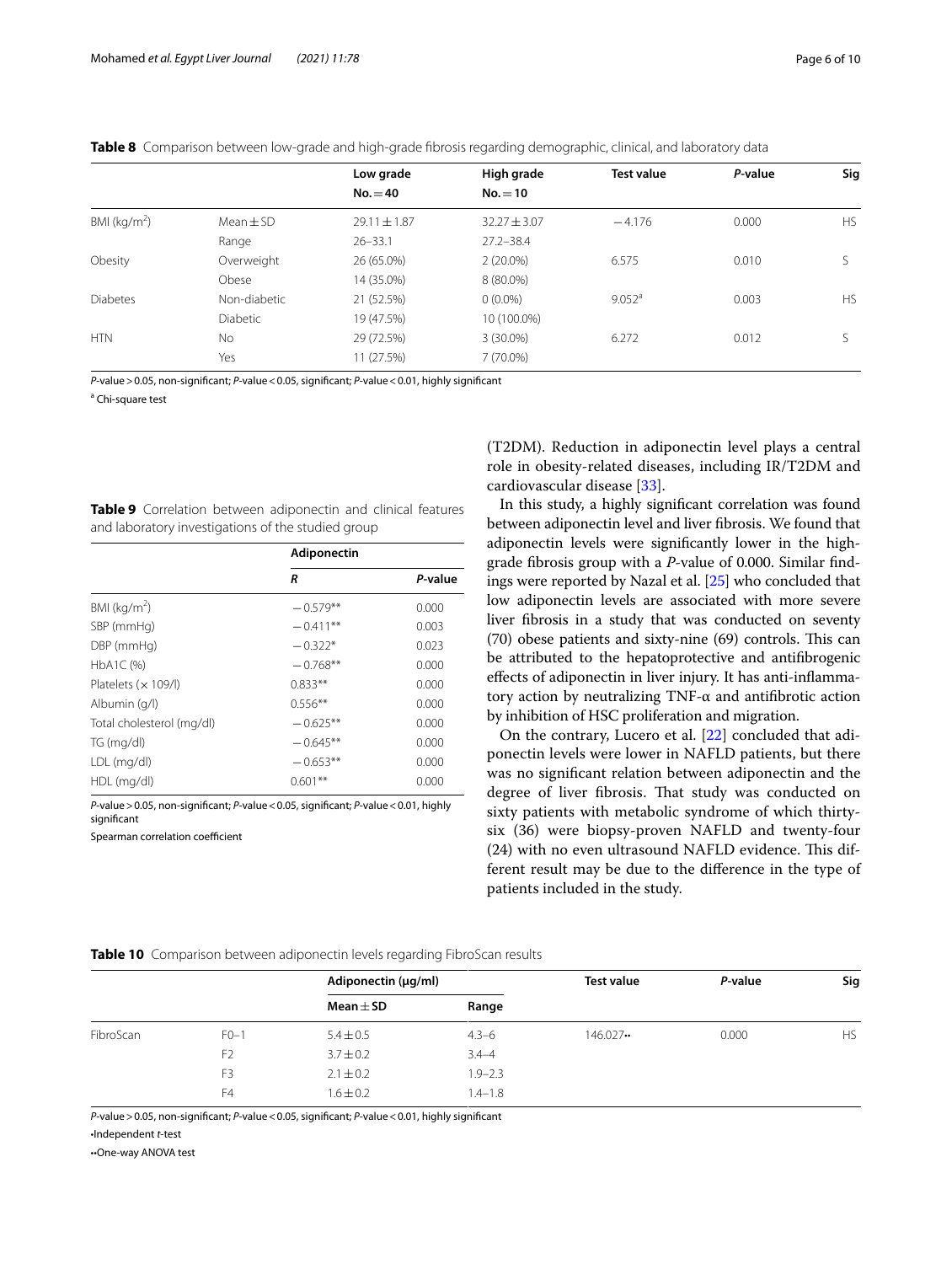<span id="page-6-0"></span>**Table 11** ROC curve for adiponectin level as a predictor for liver fbrosis

| Cut off point AUC Sensitivity Specificity |       |        |        | <b>PPV</b> | NPV.  |
|-------------------------------------------|-------|--------|--------|------------|-------|
| < 2.31                                    | 1.000 | 100.00 | 100.00 | 100.0      | 100.0 |

In addition, adiponectin level showed a highly signifcant correlation with obesity. Its mean values in both overweight and obese patients were  $4.68 \pm 1.09$  and  $3.33 \pm 1.21$ , respectively, with a *P*-value of 0.000. This was consistent with Zhang et al. [[34](#page-9-4)] who found a signifcant negative correlation between adiponectin and obesity  $(P<0.01)$  in a prospective study that was done on a large scale.

This can be attributed to the disproportional accumulation of white adipose tissue in overweight and obese patients which is accompanied by a generalized change in the circulating levels of adiponectin [[6](#page-9-8)].

This study showed that HTN has a significant negative correlation with adiponectin levels and a signifcant positive correlation with the grade of liver fibrosis  $(P=0.01)$ . As discussed before, patients with high-grade liver fbrosis have a state of hypo-adiponectinemia, which means loss of the protective role of adiponectin on vascular function.

Highly signifcant negative correlation was found between SBP and adiponectin levels with a *P*-value of 0.003. Signifcant negative correlation was also found between DBP and adiponectin levels with a *P*-value of 0.023. This agreed with Brzeska et al.  $[4]$  who found that plasma levels of adiponectin were signifcantly lower in the patients with hypertension  $(P=0.0026)$ .

Also, Baden et al. [[1](#page-9-10)] has found that adiponectin showed a signifcant negative correlation with systolic and diastolic blood pressure  $(P<0.01)$ . This can be explained by the fact that adiponectin attenuates the phenotype of M1 macrophage which displays upregulation of pro-infammatory cytokines including TNF-α, IL-6, and monocyte chemotactic protein-1 (MCP-1), and it promotes the phenotype of M2 macrophage which upregulates arginase-1 (ARG-1) and interleukin-10 (IL-10). In addition, adiponectin improves the endothelial cell function via increasing nitric oxide (NO) and prostaglandin I2 (PGI2) production, thus exerts a protective action on vascular function through its ability to improve the function of macrophage and endothelial cells [\[28\]](#page-9-11).

In the present study, a highly signifcant correlation was found between adiponectin levels and DM with *P*-values of 0.000 being lower in diabetic compared to non-diabetic patients and a highly signifcant positive correlation between diabetes and high-grade fbrosis with a *P*-value of 0.000.

This was in agreement with Davis et al.  $[10]$  $[10]$ , who stated that adiponectin level was negatively correlated with T2DM  $(P=0.04)$  and Jaafar et al.  $[15]$  $[15]$  $[15]$  who found that diabetic patients presented with more severe fbrosis than non-diabetic NAFLD patients (*P* < 0.001).

T2DM patients can present with high-grade liver fibrosis that could be attributed to glucose intolerance, insulin resistance, and increased serum free fatty acids; there is ectopic fat deposition in visceral organs, notably the liver. Subsequently, fatty liver status increases the liver vulnerability to oxidative stress and mutations, and hence increased infammation, leading to liver fbrosis [\[24\]](#page-9-14).

<span id="page-6-1"></span>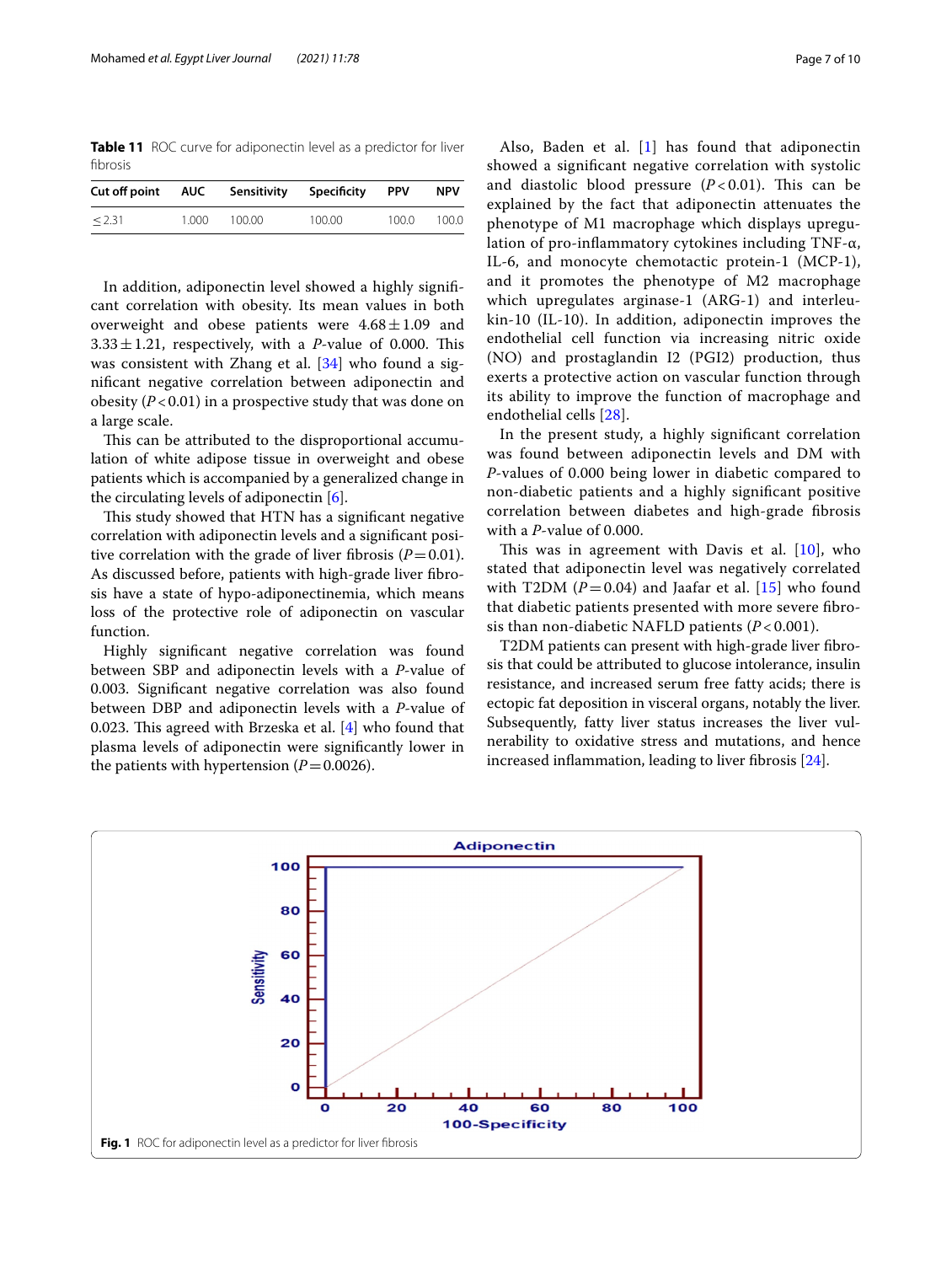This can be attributed to the role of adiponectin in regulating the metabolism of both glucose and lipid in the liver and has been implicated in inhibiting gluconeogenesis, as well as activating fatty acid oxidation and glycolytic pathways which overall improves insulin sensitivity [[30](#page-9-15)].

As for lipid profle, we found that there was a highly signifcant negative correlation between adiponectin concentration and total cholesterol as well as TG (*P*<0.001), while there was a highly signifcant positive correlation between adiponectin and HDL levels (*P*<0.001). We found that total cholesterol, LDL, and triglycerides were higher among the high-grade fbrosis group.

This was found to be consistent with Brzeska et al.  $[4]$  $[4]$ , who reported a signifcant negative correlation between TG and adiponectin level  $(P=0.025)$ , while a highly signifcant positive correlation between adiponectin and HDL levels  $(P=0.0001)$ , but they reported no correlation between adiponectin and total cholesterol levels. Also, Maghsoudi et al.  $[23]$  $[23]$  found a significant negative association between adiponectin and TG as well as LDL levels (*P*<0.05) and a signifcant positive correlation with HDL  $(P<0.05)$ .

This agreed with Kumar et al.  $[20]$  $[20]$  who found that high stages of liver fbrosis correlated with a signifcant increase in levels of serum total cholesterol (*P*-value 0.005), TG (*P*-value 0.002), and LDL (*P*-value 0.001), while an associated signifcant decrease in HDL (*P*-value 0.001) in NAFLD patients. As explained before, patients with high-grade liver fbrosis have a state of hypoadiponectinemia which has an important role in dyslipidemia.

This is explained by the role of adiponectin in lipid metabolism. It reduces the secretion of hepatic apolipoprotein E and apolipoprotein B from the liver. Also, it increases insulin activity, improves glucose tolerance, and plays an important role in fatty acid oxidation; thus, it prevents dyslipidemia [\[14](#page-9-18)].

In the current study, more patients with low-grade liver fbrosis were found among the overweight group compared to the obese group (92.95% compared to 63.6%), while more high-grade fbrosis was found among the obese group compared to the overweight group (36.4% compared to 7.1%). Hence, high-grade fbrosis was positively correlated with obesity in a statistically signifcant correlation with a *P*-value of 0.01. This was consistent with Caballería et al. [\[7](#page-9-19)] who reported that liver fibrosis in NAFLD patients is correlated with obesity and Ratziu et al. [\[26](#page-9-20)] who found that liver fbrosis is signifcantly correlated with BMI  $(P=0.01)$ .

This can be explained by the increased visceral fat in obese patients that has a primary role in the pathogenesis of NAFLD. Liver fat accumulation (steatosis) is largely dependent on recirculated free fatty acids (FFA) from the adipose tissue pool. Steatosis leads to lipotoxicity which causes apoptosis, necrosis, generation of oxidative stress, and inflammation. The resulting chronic injury activates a fbrogenic response [[11\]](#page-9-21).

In addition, worth noting is another highly signifcant correlation found between relatively low platelet count and higher grades of liver fbrosis where platelet count were  $191.7 \pm 15.02$  in this group compared to  $238.31 \pm 30.45$  in the lower grade group with a *P*-value of 0.000. This agrees with Cao et al.  $[8]$  $[8]$  who found that platelet count negatively correlated with the stage of fbrosis in NAFLD patients.

The peripheral platelet production is mainly regulated by thrombopoietin, which is a glycoprotein hormone predominantly synthesized in the liver. During the development and progression of NAFLD, excessive lipid deposition and oxidative stress could impair the mitochondrial functions through infammatory mediators and then afected thrombopoietin synthesis. Reduced platelet counts could happen in this process [\[21\]](#page-9-23).

Another similar signifcant correlation with a *P*-value of 0.001 was established between relatively lower albumin levels and high-grade fibrosis  $(4.1 \pm 0.21)$  compared to low-grade fibrosis  $(4.44 \pm 0.29)$ . This was consist-ent with Kumar et al. [\[20\]](#page-9-17) who stated that liver fibrosis is inversely related to serum albumin level in NAFLD patients ( $P = 0.004$ ).

We found that obesity was common among diabetic compared to non-diabetic patients (58.6% compared to 23.8%) as expected with a *P*-value of 0.014 indicating a signifcant correlation. Consequently, higher BMI values were reported among diabetic patients compared to the non-diabetic group  $(30.56 \pm 2.6$  compared to  $28.6 \pm 1.81$ , respectively) with a highly signifcant correlation as indicated by a *P*-value of about 0.005. This was consistent with Bae et al. [\[2](#page-9-24)] who found that a higher BMI than  $23.7 \text{ kg/m}^2$  is associated with increased risk of incident diabetes  $(P=0.02)$  in a prospective study over 8 years conducted on eight-thousand nine hundred patients. Also, this was in agreement with Riaz et al. [[27](#page-9-25)] who found that BMI in diabetic patients was signifcantly higher than controls  $(P<0.05)$ .

In the current study, we found that there is a signifcant correlation between obesity and high total cholesterol and LDL levels with a *P*-value of 0.031 and 0.023, respectively, as well as with low HDL levels with a *P*-value of 0.04. These findings were consistent with Maghsoudi et al. [[23\]](#page-9-16) who found a signifcant positive correlation between BMI and total cholesterol and LDL (*P*<0.05) and a signifcant negative correlation with HDL (*P*<0.05). Also, this was in agreement with Hertelyova et al. [[13](#page-9-26)] who found that there was a signifcant positive correlation between BMI and total cholesterol as well as LDL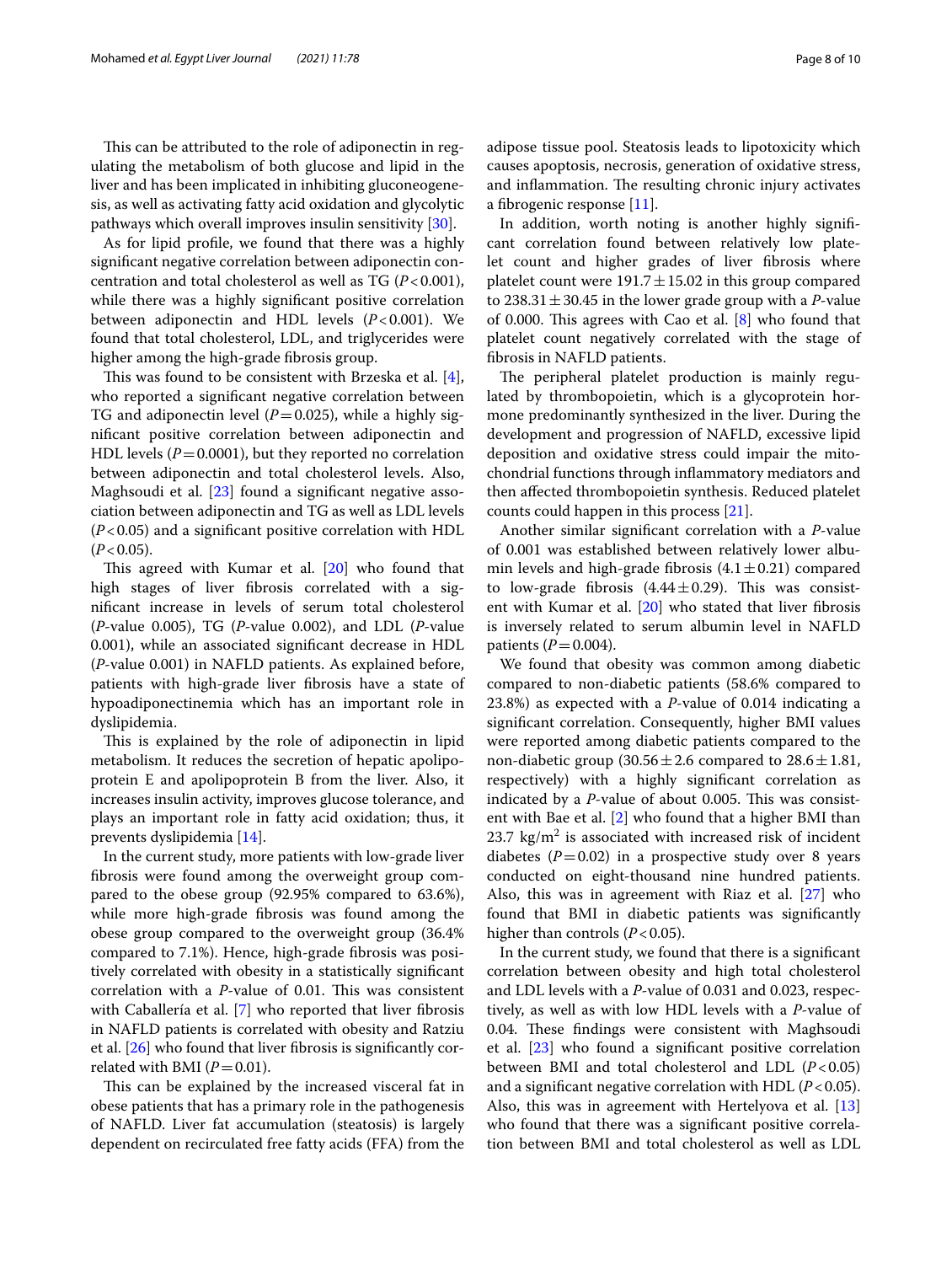levels  $(P<0.001)$ , while there was a significant negative correlation between HDL levels and BMI (*P*<0.001) in a study conducted on four-hundred nineteen patients.

This can be explained by obesity-related uncontrolled increased FFA release from adipose tissue via lipolysis that results in enhanced delivery of FFA to the liver. This leads to increased TG and very low-density lipoprotein (VLDL) production in the liver and inhibition of lipoprotein lipase in adipose tissue and skeletal muscle leading to hypertriglyceridemia. Moreover, the increased VLDL in the liver can inhibit lipolysis of chylomicrons, which also contributes to hypertriglyceridemia. The TG in VLDL is exchanged for cholesteryl esters from LDL and HDL by the cholesteryl ester transport protein, producing TG-rich LDL and HDL. The TG in the LDL and HDL is then hydrolyzed by hepatic lipase, producing both small, dense LDL and HDL [\[17](#page-9-27)].

We also found a highly signifcant correlation between diabetes and total cholesterol, LDL, and TG values which were signifcantly higher in diabetic compared to the non-diabetic group with *P*-values of 0.000 for all. Higher HDL levels were also reported among non-diabetic compared to the diabetic group  $(55.1 \pm 14.58$  compared to  $42.67 \pm 14.42$ ) with a *P*-value of 0.004 indicating a highly signifcant correlation. Kolhar and Priyanka [\[18](#page-9-28)] found that dyslipidemia is highly prevalent in diabetics and in particular more prevalent in those with poorly controlled diabetes. Also, Bhowmik et al. [[3\]](#page-9-29) reported that diabetic patients had a signifcant correlation with high total cholesterol, LDL, and TG levels with *P-*values lower than 0.001 for each, while low HDL levels were signifcantly correlated with diabetes  $(P=0.048)$ .

The origins of dyslipidemia in diabetes are complex but derived from specifc abnormalities in lipoprotein metabolism and abnormalities in insulin action.

In this study, we found that there were low platelet counts in the obese group compared to the overweight group with a *P*-value of 0.003 indicating a highly significant correlation. This did not come in line with Jamshidi and Seif [[16\]](#page-9-30) who found that there is a signifcant relationship between central and general adiposity and higher platelet count. That study was performed on a greater number of cases (four-hundred eighty-six patients) while our study was conducted on ffty patients only. Also, in that study, they excluded diabetic and hypertensive patients. In our study, 77.3% of our obese patients were diabetics, and 45.5% of them were hypertensive, while Coban et al. [\[9](#page-9-31)] found that there is no signifcant correlation between platelet count and obesity in a study that was conducted on one-hundred obese patient and one-hundred controls.

Another noted highly signifcant correlation was found between lower platelet count and diabetes with a *P*-value of about 0.000. This may be because of various factors such as high production and turnover rate in T2DM with diminished mean platelet survival [[19\]](#page-9-32).

This goes with Kshirsagar et al. [\[19\]](#page-9-32) who reported decreased platelet count in diabetic compared to nondiabetic patients but was not statistically signifcant  $(P=0.08)$ , as well as with Buch et al. [[5\]](#page-9-33) and Hekimsoy et al. [[12\]](#page-9-34).

We also found relatively lower serum albumin levels in the diabetic compared to the non-diabetic group with a *P*-value of 0.000. This agrees with Riaz et al. [\[27](#page-9-25)] who found that serum albumin for diabetic individuals was lower than control subjects which was statistically significant correlation  $(P < 0.05)$ . Mostly due to the fact that patients with T2DM with long duration and/or poor control may develop diabetic nephropathy where they lose albumin in urine.

### **Conclusion**

Lower serum adiponectin level is a predictor of NAFLD. Low serum adiponectin level should be considered as a potential non-classical biomarker of metabolic complications in patients with NAFLD, although liver biopsy still remains the gold standard for the diagnosis of NAFLD and the staging of fbrosis and Fibro-Scan appears to be an acceptable non-invasive tool for the assessment of fbrosis in NAFLD patients. We found a highly signifcant negative correlation between adiponectin and DM, hypertension, and obesity. Yet, serum adiponectin measurement could be of value in detecting patients with more advanced fbrosis among all patients with NAFLD. It is especially useful in excluding patients with advanced fbrosis. Its diagnostic accuracy is excellent and is better than other noninvasive predictors.

#### **Abbreviations**

NAFLD: Non-alcoholic liver disease; AST: Aspartate aminotransferase; ALT: Alanine aminotransferase; BMI: Body mass index; NFα: Nuclear factor α; TGFβ: Transforming growth factor β; PAI-1: Plasminogen activator inhibitor-1; HSCs: Hepatic stellate cells; AMPK: Adenosine monophosphate-activated protein kinase; α-SMA: Alpha-smooth muscle actin; SBP: Systolic blood pressure; DBP: Diastolic blood pressure; CBC: Complete blood count; HBsAg: Hepatitis B surface antigen; HCV-Ab: Hepatitis C virus antibody; HbA1C: Glycosylated hemoglobin; INR: International normalization ratio; ELISA: Enzyme-linked immunosorbent assay; 2hPP: Two-hour post-prandial; PPV: Positive predictive value; NPV: Negative predictive value; ROC: Receiver operating characteristic; HTN: Hypertension; DM: Diabetes mellitus; HDL: High-density lipoprotein; TG: Triglyceride; LDL: Low-density lipoprotein; NASH: Non-alcoholic steatohepatitis; IL-6: Interleukin-6; TNF-a: Tumor necrosis factor-a; IR: Insulin resistance; T2DM: Type 2 diabetes mellitus; MCP-1: Monocyte chemotactic protein-1; ARG-1: Arginase-1; IL-10: Interleukin-10; NO: Nitric oxide; PGI2: Prostaglandin I2; FFA: Free fatty acids; VLDL: Very low-density lipoprotein.

# **Acknowledgements**

None.